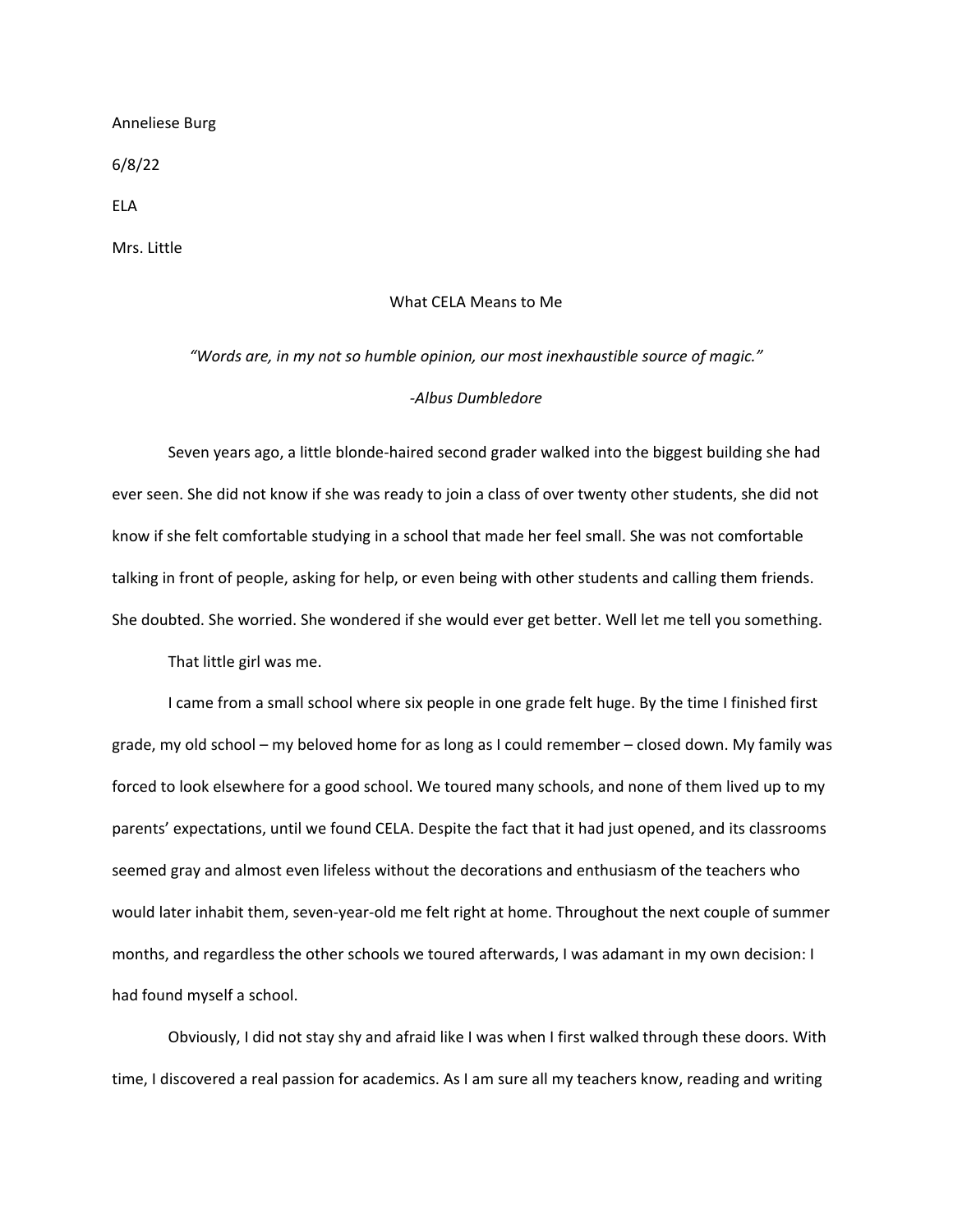have been two subjects extremely close to my heart. Best of all, that is not all I have been able to strengthen myself in. Under the mentoring and aid of the staff here, I have been able to learn so many new things – if you ask my parents, I am sure they will tell you about how I can rattle off the factors that allowed the Allied Powers to win World War II, or how neurons transmit information in the brain. I have had amazing experiences and made so many fantastic memories, even while learning.

The three pillars here at CELA are Academic Excellence, Christian Values, and Leadership. And I can say from personal experience, this school spares no effort to give students examples of all three. From the designated classes to the daily practice and encouragement from teachers, leadership is grown in every student here. To the continual and intentional studies of good virtues, Christian Values are built into every brick that makes up these walls. And from the teachers who have encouraged me my entire time here at CELA and the work that is done to ensure that content is understood, Academic Excellence can be seen in the report cards of every student. I can proudly say that nothing I have done here has been easy.

One thing that I feel is extremely important is the Chapel buddy system. When I was younger, I had an older Chapel buddy for one year, and then only had younger buddies. This year, I have had the opportunity of being the older Chapel buddy to Kate Cogan in 5K, and my experiences have only been positive. The bond that older and younger students share is truly unlike anything else. I have grown in my faith here and worked to form a bond with my heavenly Father that has truly changed my outlook on the world that He has made for us.

Something that has really been fantastic for me was my experience with Mrs. Little in ELA, or English Language Arts. After she read some of my writing in her Creative Writing elective last year, Mrs. Little came to me this year and asked me to write her a book. The result was a ninety‐one‐page novel that I completed in less than half a year and have had the opportunity for two of my teachers and some of my friends to read. It was challenging and required me to persevere through many roadblocks.